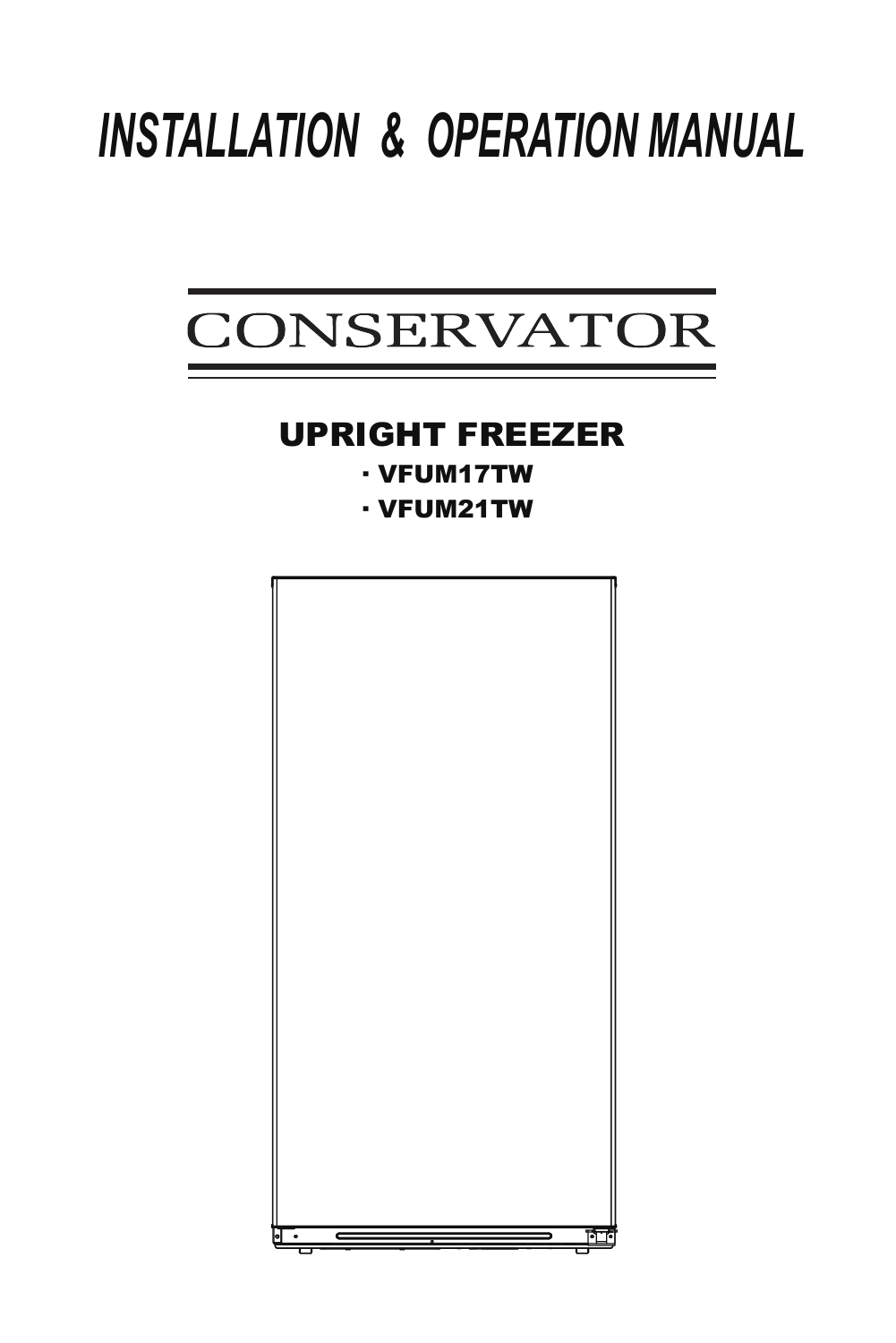# **CONTENTS**

| 1 Safety warnings                                                                                                                                                                                                                    |
|--------------------------------------------------------------------------------------------------------------------------------------------------------------------------------------------------------------------------------------|
|                                                                                                                                                                                                                                      |
|                                                                                                                                                                                                                                      |
|                                                                                                                                                                                                                                      |
|                                                                                                                                                                                                                                      |
|                                                                                                                                                                                                                                      |
|                                                                                                                                                                                                                                      |
| 1.7 Warnings for disposal <b>contract to the contract of the set of the set of the set of the set of the set of the set of the set of the set of the set of the set of the set of the set of the set of the set of the set of th</b> |
| 2 Proper use of the refrigerator                                                                                                                                                                                                     |
|                                                                                                                                                                                                                                      |
|                                                                                                                                                                                                                                      |
|                                                                                                                                                                                                                                      |
|                                                                                                                                                                                                                                      |
|                                                                                                                                                                                                                                      |
| 3 Structure and functions                                                                                                                                                                                                            |
|                                                                                                                                                                                                                                      |
|                                                                                                                                                                                                                                      |
| 4 Maintenance and care of the refrigerator                                                                                                                                                                                           |
| 4 maintenance and care or the remigerator<br>4.1 Overall cleaning…………………………………………………………………………11                                                                                                                                      |
|                                                                                                                                                                                                                                      |
|                                                                                                                                                                                                                                      |
| 4.4 Out of operation manufacture and the Care and Al-                                                                                                                                                                                |
| 5 Trouble shooting                                                                                                                                                                                                                   |
|                                                                                                                                                                                                                                      |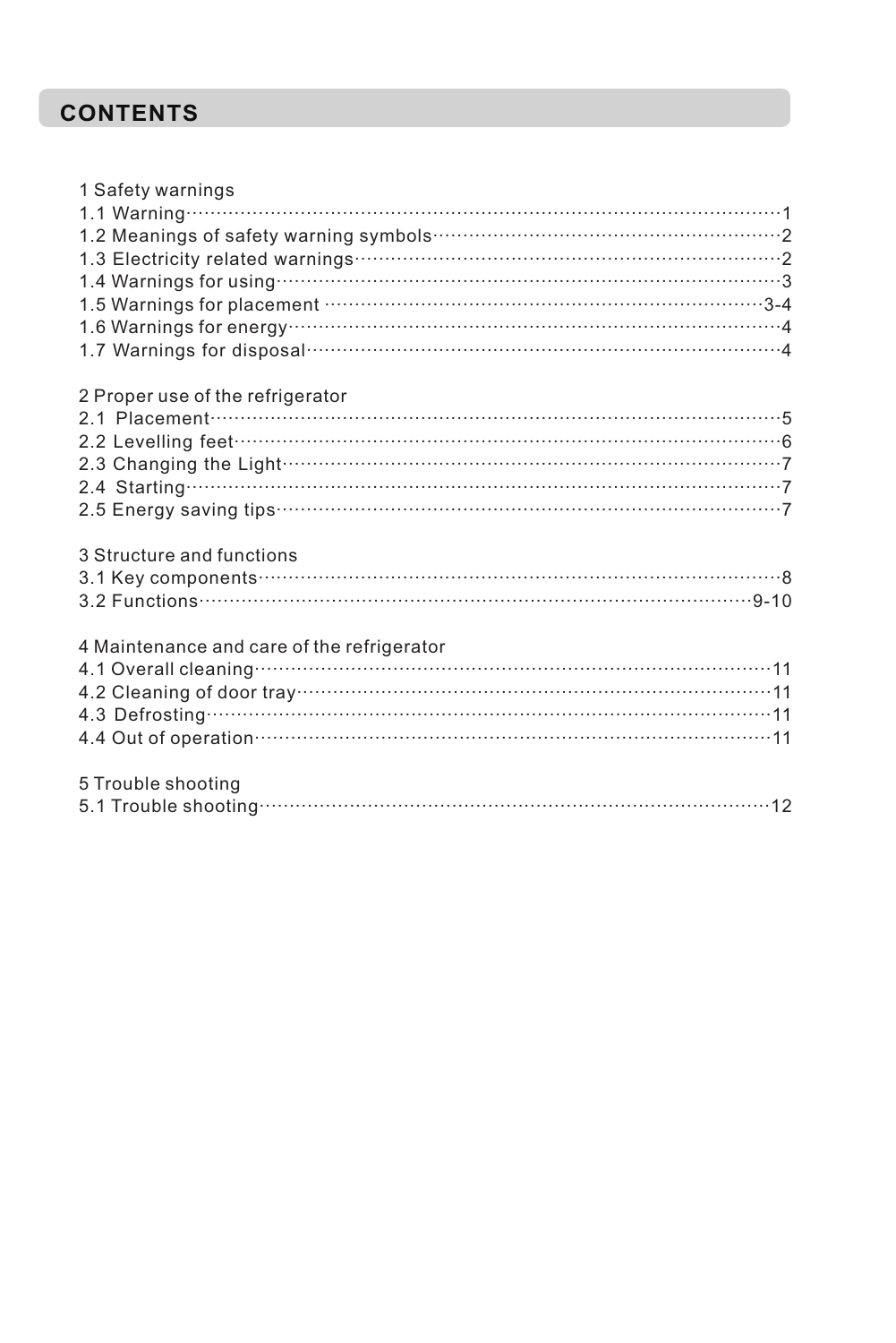# 1 Safety warnings

# 1.1 Warning



# Warning: risk of fire / flammable materials

 $\textsf{THIS}\xspace$  appliance is intended to be used in household and similar applications such as staff kitchen areas in shops, offices and other working environments; farm houses and by clients in hotels, motels and other residential type environments; bed and breakfast type environments; catering and similar nonretail applications.

 $\mathsf{THIS}\,$  appliance is not intended for use by persons (including children) with reduced physical, sensory or mental capabilities, or lack of experience and knowledge, unless they have been given supervision or instruction concerning use of the appliance by a person responsible for their safety.)

IF the supply cord is damaged, it must be replaced by the manufacturer, its service agent or similarly qualified persons in order to avoid a hazard.

 $D\overline{O}$  not store explosive substances such as aerosol cans with a flammable propellant in this appliance.

 $\mathsf{THE}$  appliance has to be unplugged after use and before carrying out user maintenance on the appliance.

WARNING: Keep ventilation openings, in the appliance enclosure or in the built-in structure, clear of obstruction.

WARNING: Do not use mechanical devices or other means to accelerate the defrosting process, other than those recommended by the manufacturer.

WARNING: Do not damage the refrigerant circuit.

WARNING: Do not use electrical appliances inside the food storage compartments of the appliance, unless they are of the type recommended by the manufacturer.

 $\mathsf{WARMING}\text{: }$  Please abandon the refrigerator according to local regulators for it use flammable blowing gas and refrigerant.

WARNING: When positioning the appliance, ensure the supply cord is not trapped or damaged.

WARNING: Do not locate multiple portable socket-outlets or portable power supplies at the rear of the appliance.

 $\rm{DO}$  not use extension cords or ungrounded ( two prong ) adapters.

 $\mathsf{DANGER}$ : Risk of child entrapment.Before you throw away your old refrigerator or freezer:

- Take off the doors.

-Leave the shelves in place so that children may not easily climb inside.

 $\top$ H $\overline{\textsf{E}}$  refrigerator must be disconnected from the source of electrical supply before attempting the installation of accessory.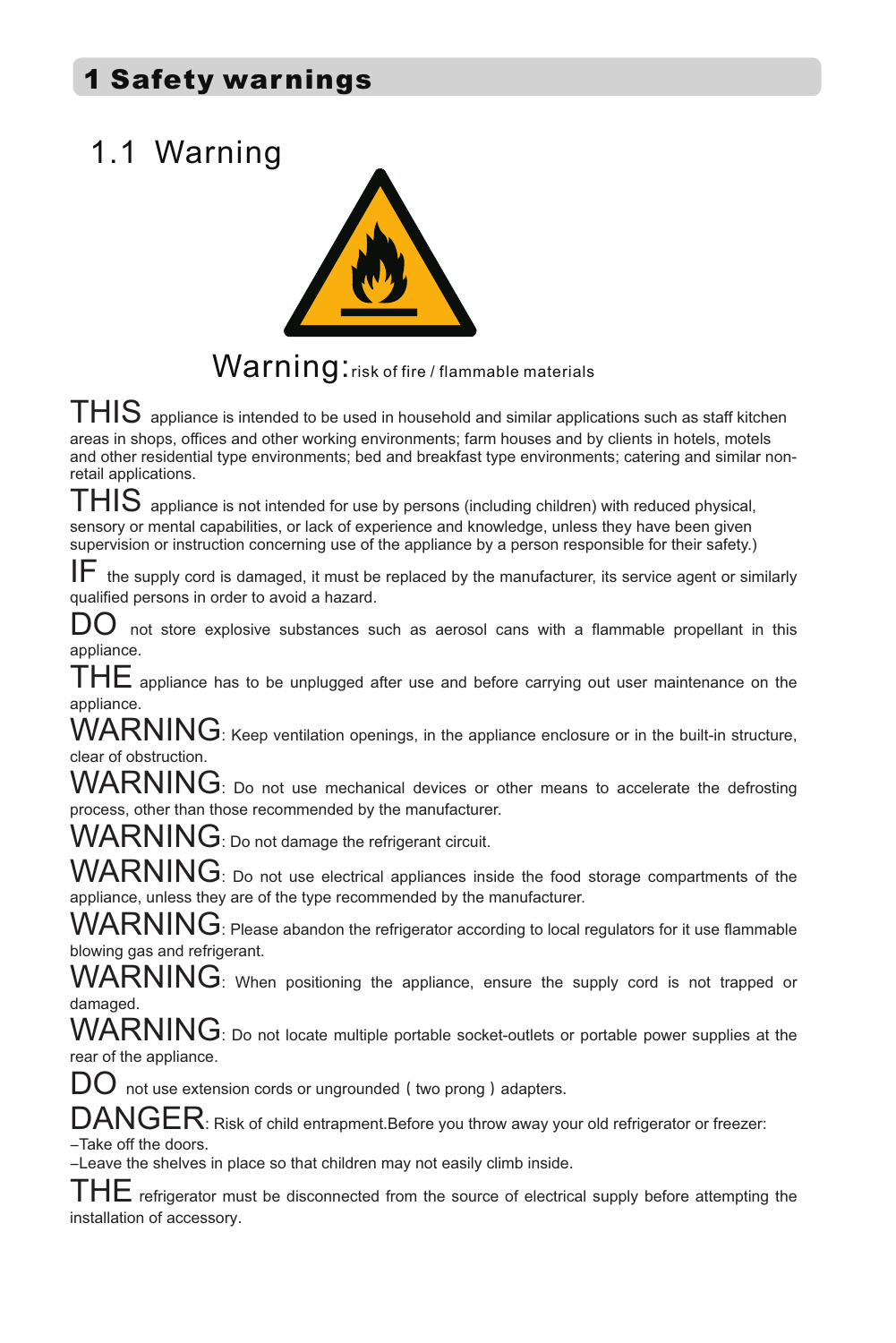REFRIGERANT and cyclopentane foaming material used for the appliance are flammable. Therefore, when the appliance is scrapped, it shall be kept away from any fire source and be recovered by a special recovering company with corresponding qualification other than be disposed by combustion, so as to prevent damage to the environment or any other harm.

 $CHILDREN$  should be supervised to ensure that they do not play with the appliance.

WARNING**:** To avoid a hazard due to instability of the appliance, it must be fixed in accordance with the instructions.

WARNING: Connect to potable water supply only. (Suitable for ice making machine)

TO Prevent A Child From Being Entrapped, Keep Out Of Reach Of Children And Not In The Vicinity Of Freezer (Or Refrigerator)." (Suitable for products with locks)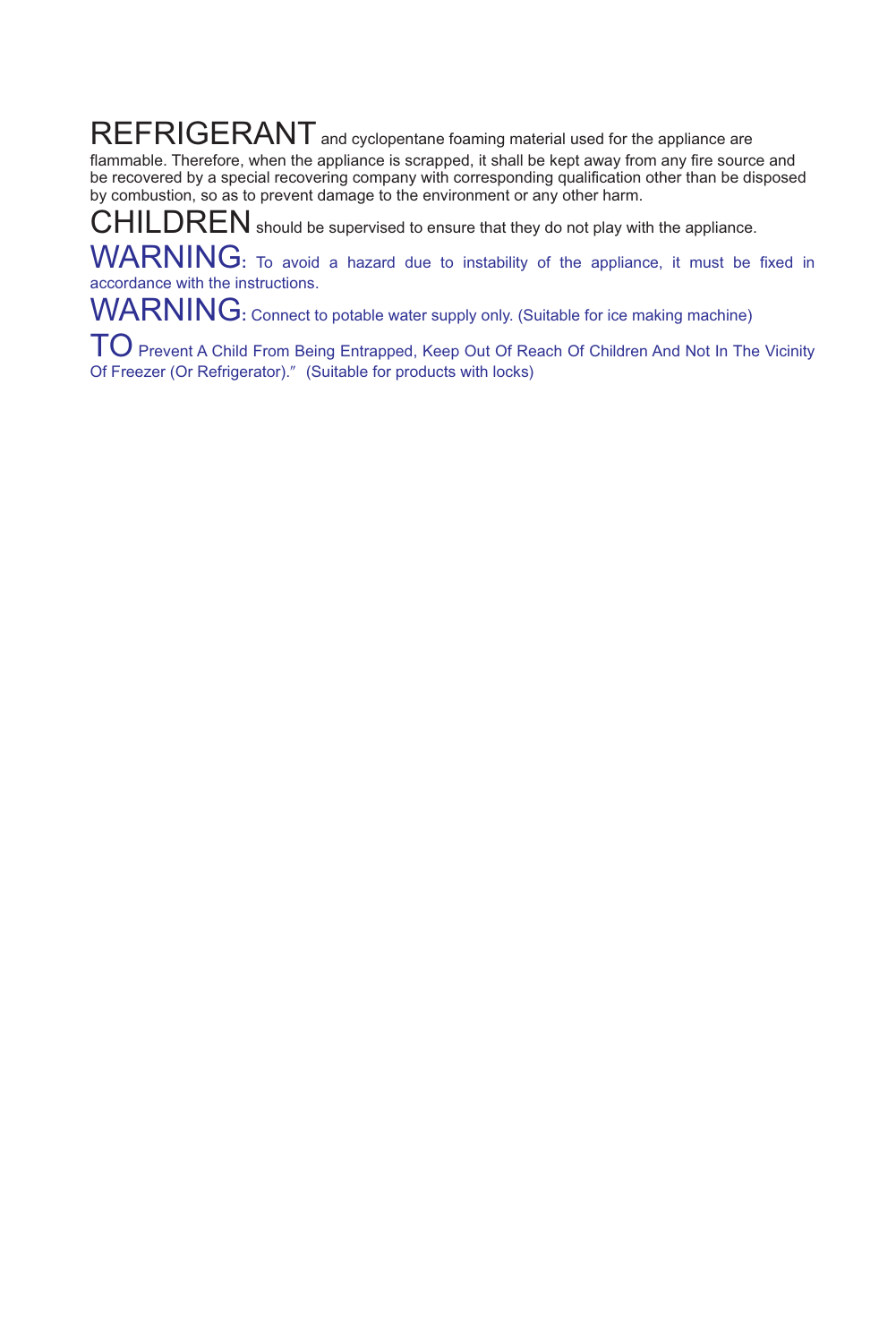## 1 2. Meaning of safety warning symbols



This manual contains lots of important safety information which shall be observed by the users.

## 1 3 Electricity related warnings .



- Do not pull the power cord when pulling the power plug of the refrigerator. Please firmly grasp the plug and pull out it from the socket directly.
- To ensure safe use, do not damage the power cord or use the power cord when it is damaged or worn.



- Please use a dedicated power socket and the power socket shall not be shared with other electrical appliances. The power plug should be firmly contacted with the socket or else fires might be caused.
- Please ensure that the grounding electrode of the power socket is equipped with a reliable grounding line.



Please turn off the valve of the leaking gas and then open the doors and windows in case of leakage of gas and other flammable gases. Do not unplug the refrigerator and other electrical appliances considering that spark may cause a fire.



Do not use electrical appliances on the top of the appliance, unless they are of the type recommended by the manufacturer.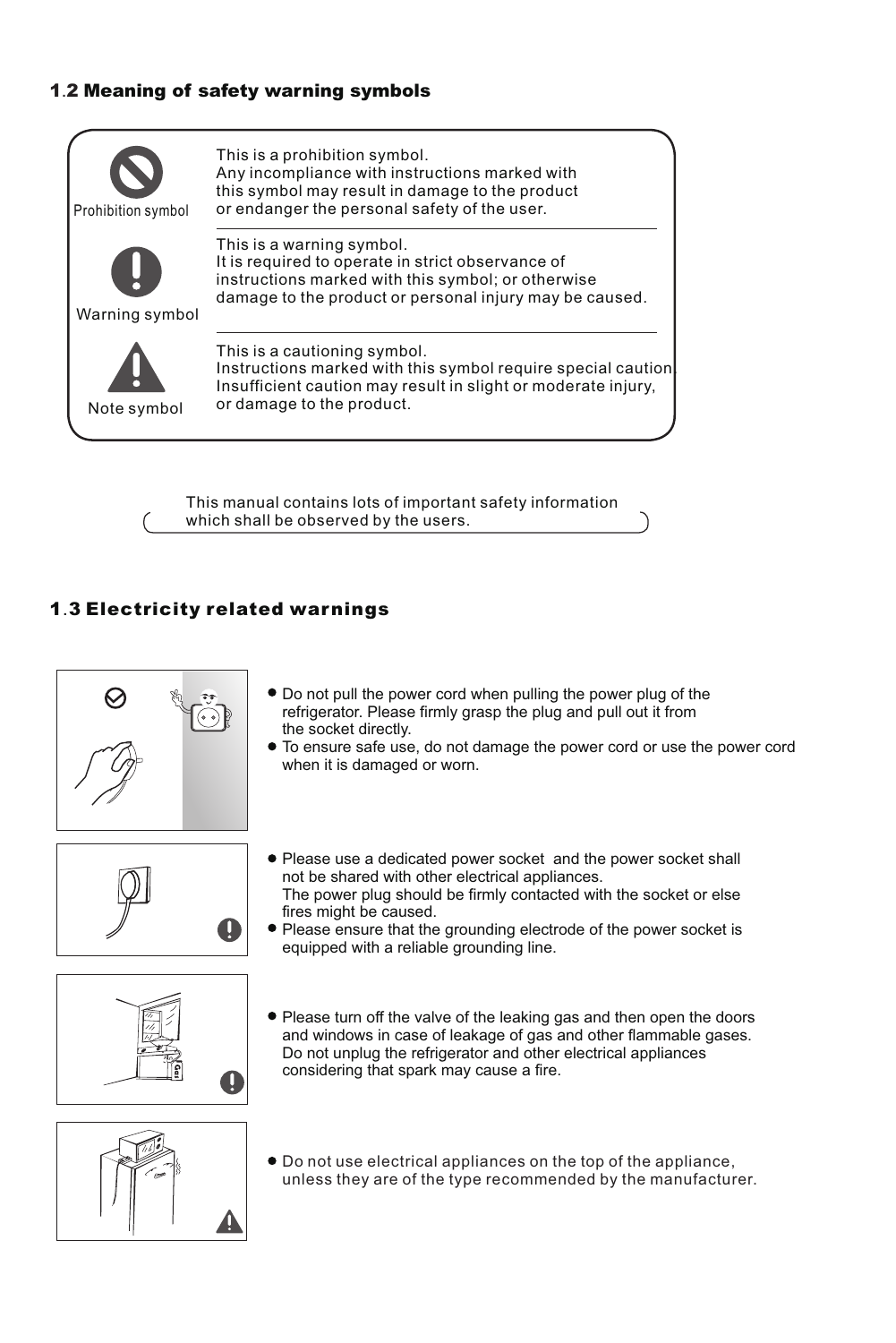## 1.4 Warnings for using









- Do not arbitrarily disassemble or reconstruct the refrigerator, nor damage the refrigerant circuit; maintenance of the appliance must be conducted by a specialist
- Damaged power cord must be replaced by the manufacturer, its maintenance department or related professionals in order to avoid danger.
- The gaps between refrigerator doors and between doors and refrigerator body are small, be noted not to put your hand in these areas to prevent from squeezing the finger. Please be gentle when close the refrigerator door to avoid falling articles.
- Do not pick foods or containers with wet hands in the freezing chamber when the refrigerator is running, especially metal containers in order to avoid frostbite.
- Do not allow any child to get into or climb the refrigerator; otherwise suffocation or falling injury of the child may be caused.

- Do not place heavy objects on the top of the refrigerator considering that objects may fall when close or open the door, and accidental injuries might be caused.
- Please pull out the plug in case of power failure or cleaning. Do not connect the refrigerator to power supply within five minutes to prevent damages to the compressor due to successive starts.

#### 1.5 Warnings for placement



- Do not put flammable, explosive, volatile and highly corrosive items in the refrigerator to prevent damages to the product or fire accidents.
- Do not place flammable items near the refrigerator to avoid fires.



The refrigerator is intended for household use, such as storage of foods; it shall not be used for other purposes, such as storage of blood, drugs or biological products, etc.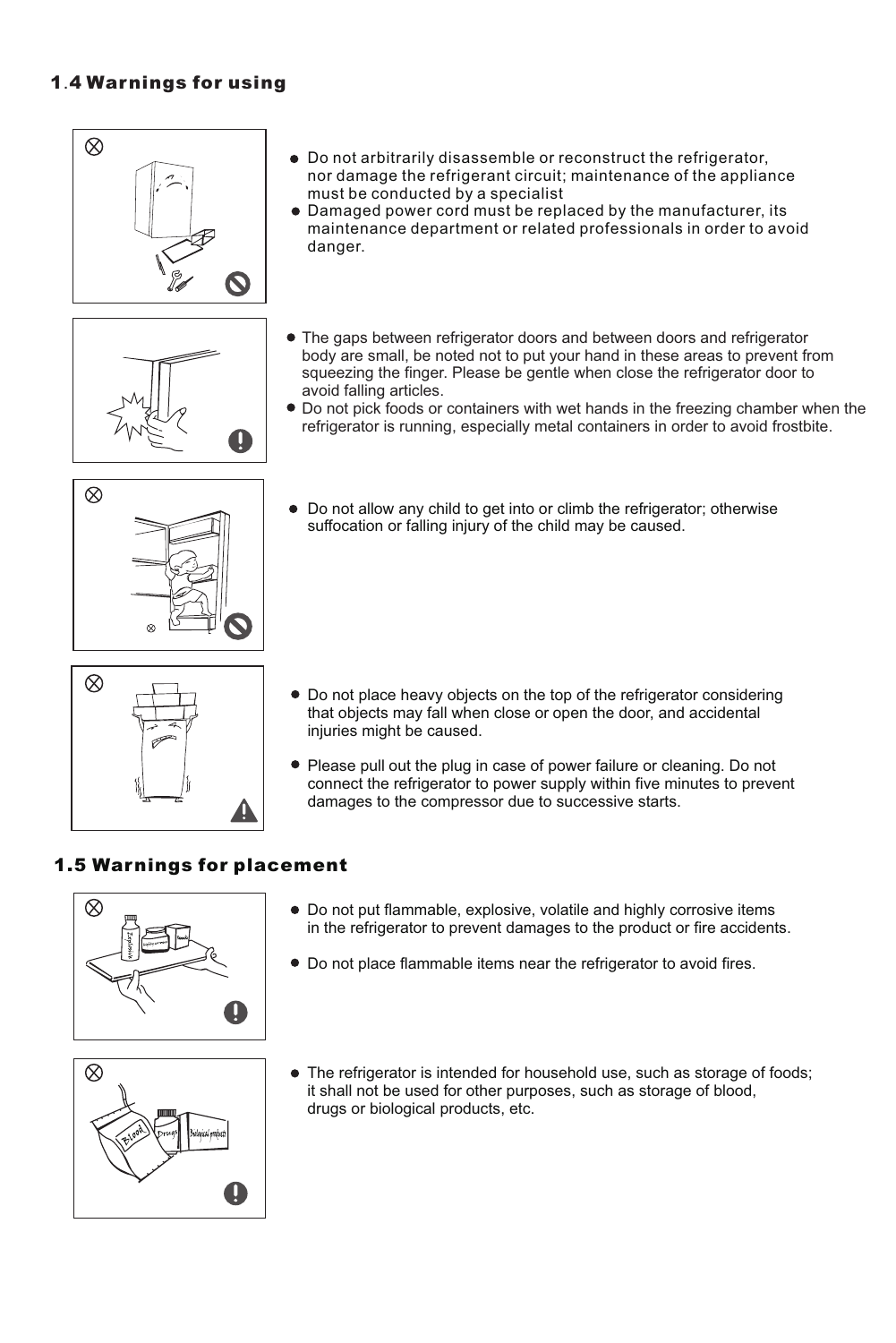

Do not store beer, beverage or other fluid contained in bottles or enclosed containers in the freezing chamber of the refrigerator; or otherwise the bottles or enclosed containers may crack due to freezing to cause damages.

# 1.6 Warnings for energy

Warning for energy

1)Refrigerating appliances might not operate consistently (possibility of defrosting of contents or temperature becoming too warm in the frozen food compartment) when sited for an extended period of time below the cold end of the range of temperatures for which the refrigerating appliance is designed. 2)The fact that effervescent drinks should not be stored in food freezer compartments or cabinets or in low-temperature compartments or cabinets, and that some products such as water ices should not be consumed too cold;

3)The need to not exceed the storage time(s) recommended by the food manufacturers for any kind of food and particularly for commercially quick-frozen food in food-freezer and frozen-food storage compartments or cabinets;

4)The precautions necessary to prevent an undue rise in the temperature of the frozen food while defrosting the refrigerating appliance, such as wrapping the frozen food in several layers of newspaper. 5)The fact that a rise in temperature of the frozen food during manual defrosting, maintenance or cleaning could shorten the storage life.

6)The necessity that, for doors or lids fitted with locks and keys, the keys be kept out of the reach of children and not in the vicinity of the refrigerating appliance, in order to prevent children from being locked inside.

# 1.7 Warnings for disposal

Refrigerant and cyclopentane foaming material used for the refrigerator are flammable. Therefore, when the refrigerator is scrapped, it shall be kept away from any fire source and be recovered by a special recovering company with corresponding qualification other than be disposed by combustion, so as to prevent damage to the environment or any other harm.

When the refrigerator is scrapped, disassemble the doors, and remove gasket of door and shelves; put the doors and shelves in a proper place, so as to prevent trapping of any child.



Correct Disposal of this product:

This marking indicates that this product should not be disposed with other household wastes throughout the EU. To prevent possible harm to the environment or human health from uncontrolled waste disposal, recycle it responsibly to promote the sustainable reuse of material resources. To return your used device, please use the return and collection systems or contact the retailer where the product was purchased. They can take this product for environmental safe recycling.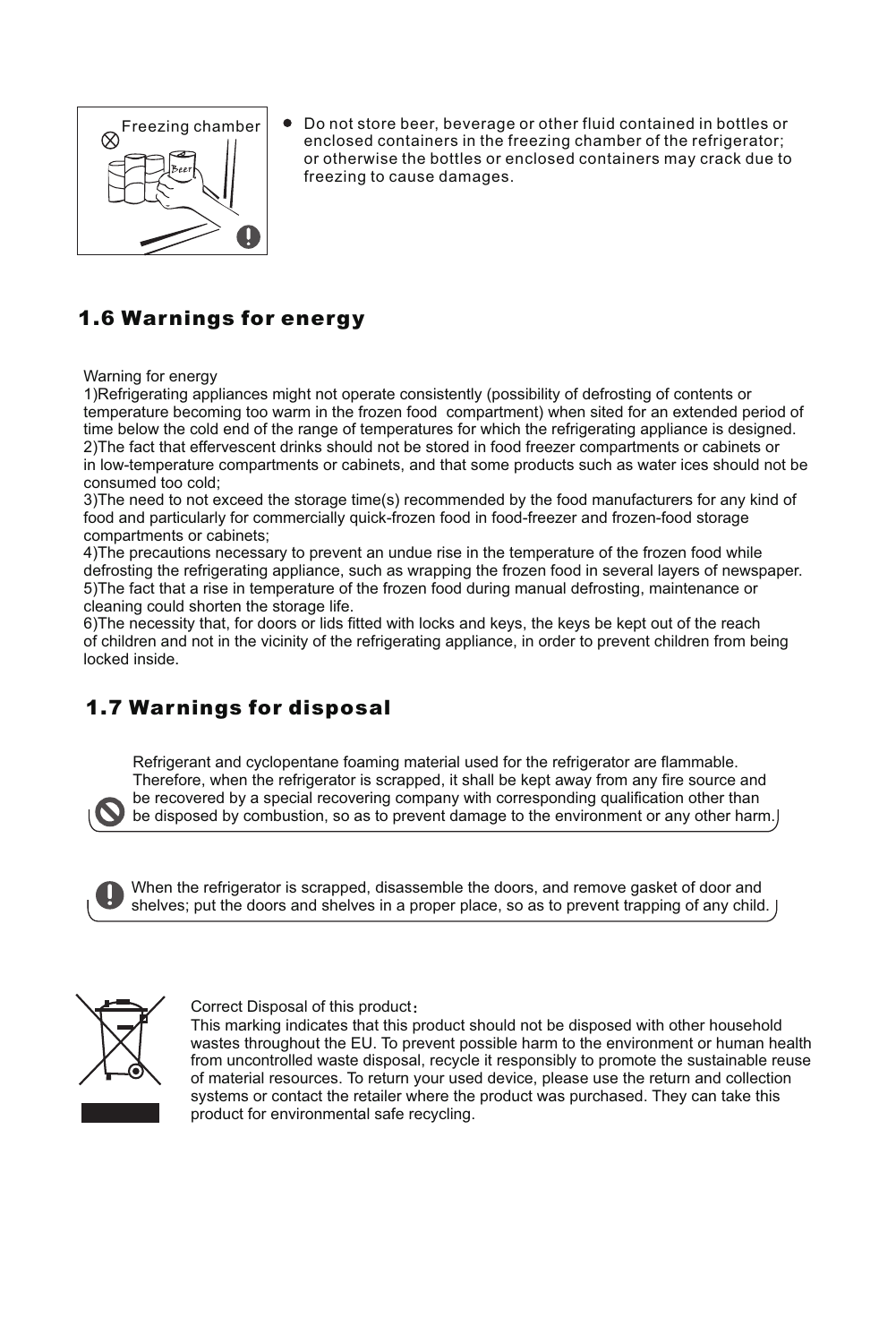# 2 Proper use of refrigerators

# 2.1 Placement







Before use, remove all packing materials, including bottom cushions,

- Keep away from heat and avoid direct sunlight. Do not place the freezer in moist or watery places to prevent rust or reduction of insulating effect.
- Do not spray or wash the refrigerator; do not put the refrigerator in moist places easy to be splashed with water so as not to affect the electrical insulation properties of the refrigerator.
- The refrigerator is placed in a well-ventilated indoor place; the ground shall be flat, and sturdy (rotate left or right to adjust the wheel for levelling if unstable).



The top space of the refrigerator shall be greater than 30cm, and The refrigerator should be placed against a wall with a free distance more than 10cm to facilitate heat dissipation.

#### **O** Precautions before installation:

Before installation or adjusting of accessories, it shall be ensured that the refrigerator is disconnected from power.

Precautions shall be taken to prevent fall of the handle from causing any personal injury.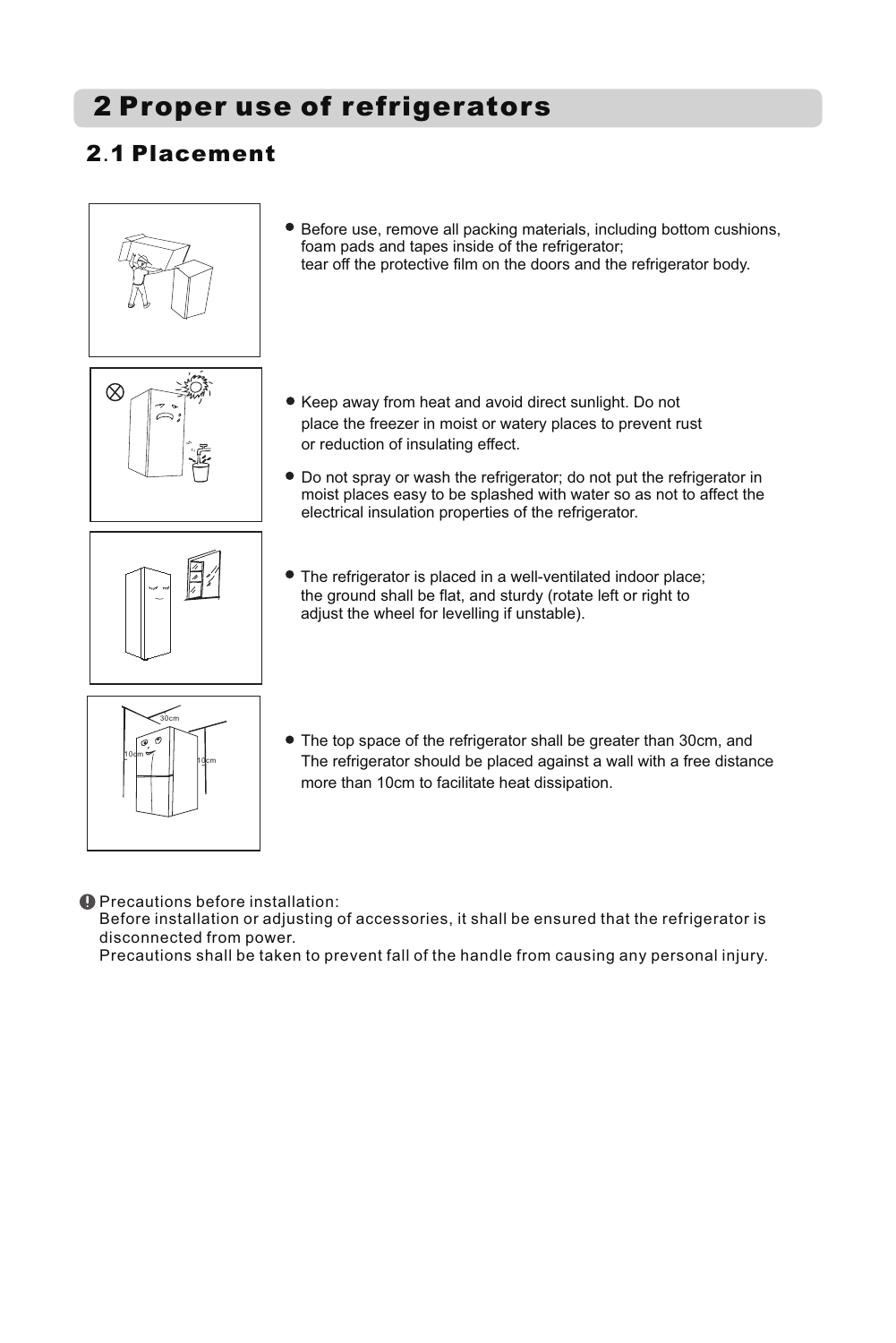## **2 2 Levelling feet** .

Schematic diagram of the levelling feet



(The picture above is only for reference. The actual configuration will depend on the physical product or statement by the distributor)

Adjusting procedures:

- a. Turn the feet clockwise to raise the refrigerator;
- b. Turn the feet counterclockwise to lower the refrigerator;
- c. Adjust the right and left feet based on the procedures above to a horizontal level.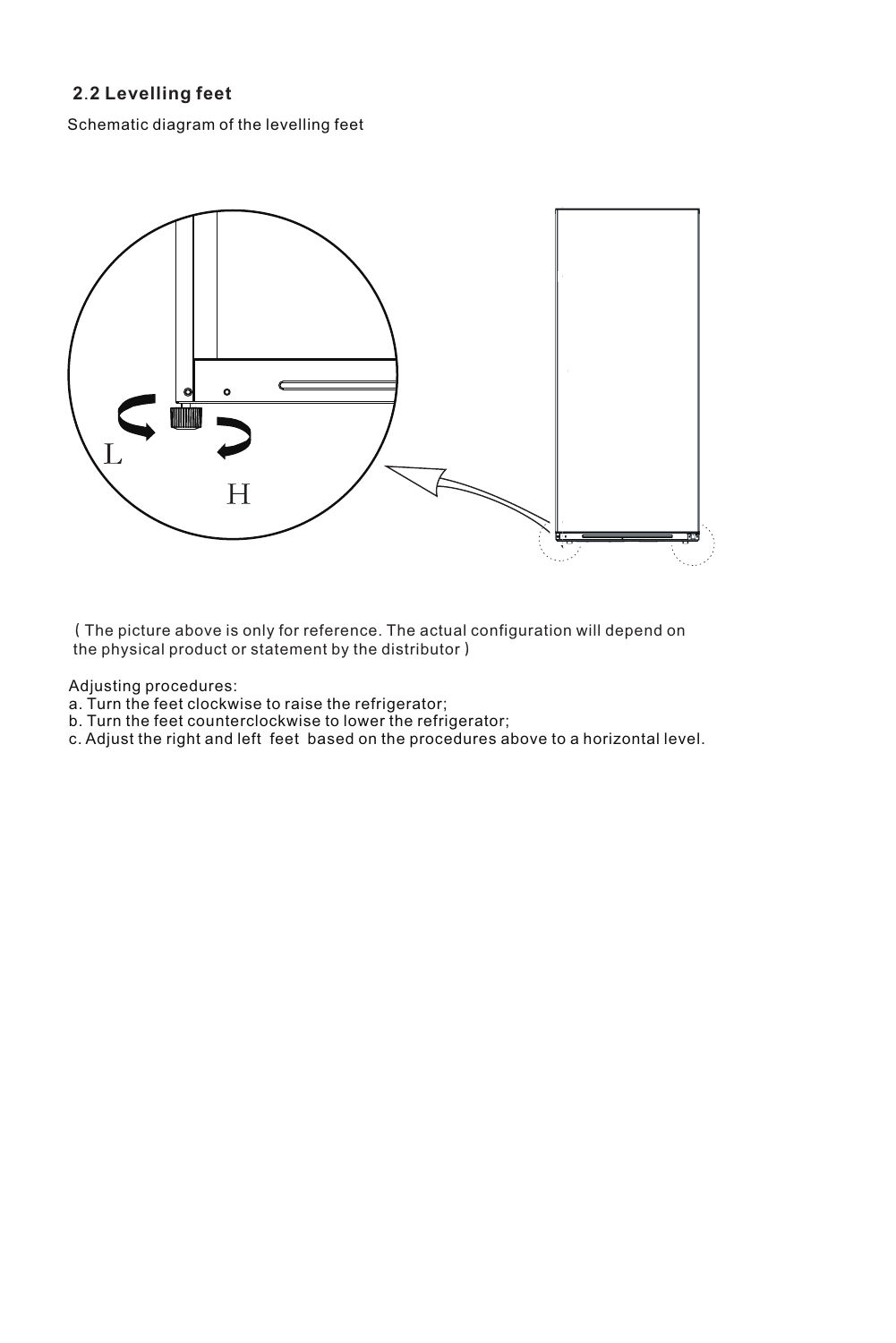#### 2.3 Changing the Light

Any replacement or maintenance of the LED lamps is intended to be made by the manufacturer, its service agent or similar qualified person.

#### 2.4 Starting



- Before initial start, keep the refrigerator still for half an hour before connecting it to power supply.
- Before putting any fresh or frozen foods, the refrigerator shall have run for 2-3 hours, or for above 4 hours in summer when the ambient temperature is high.



- Spare enough space for convenient opening of the doors and drawers or statement by the distributor.
- **The picture above is only for reference. The actual configuration will** depend on the physical product or statement by the distributor.

## 2.5 Energy saving tips

- The appliance should be located in the coolest area of the room, away from heat producing appliances or heating ducts, and out of the direct sunlight.
- Let hot foods cool to room temperature before placing in the appliance. Overloading the appliance forces the compressor to run longer. Foods that freeze too slowly may lose quality, or spoil.
- Be sure to wrap foods properly, and wipe containers dry before placing them in the appliance. This cuts down on frost build-up inside the appliance.
- Appliance storage bin should not be lined with aluminum foil, wax paper, or paper toweling. Liners interfere with cold air circulation, making the appliance less efficient.
- Organize and label food to reduce door openings and extended searches. Remove as many items as needed at one time, and close the door as soon as possible.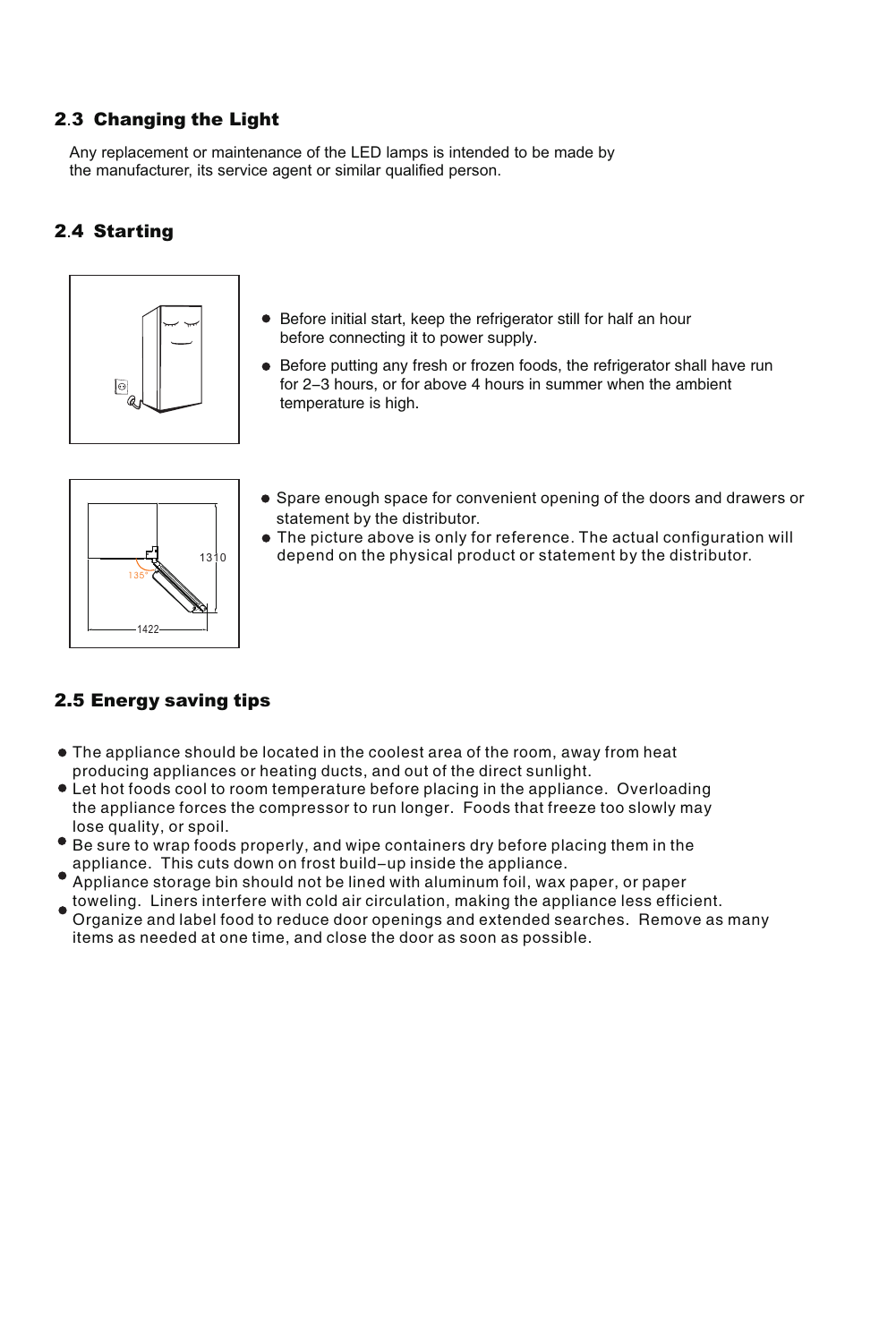# 3 Structure and functions

#### 3.1 Key components



(The picture above is only for reference. The actual configuration will depend on the physical product or statement by the distributor)

#### **Refrigerating chamber**

- The Refrigerating Chamber is suitable for storage of a variety of fruits, vegetables, beverages and other food consumed in the short term.
- Cooking foods shall not be put in the refrigerating chamber until cooled to room temperature.
- Foods are recommended to be sealed up before putting into the refrigerator.
- **Freezing chamber** The glass shelves can be adjusted up or down for a reasonable amount of storage space and easy use.
- The low temperature freezing chamber may keep food fresh for a long time and it is mainly used to store frozen foods and making ice.
- The freezing chamber is suitable for storage of meat, fish, rice balls and other foods not to be consumed in short term.
- Chunks of meat are preferably to be divided into small pieces for easy access. Please be noted food shall be consumed within the shelf time.

Note: Storage of too much food during operation after the initial connection to power may adversely affect the freezing effect of the refrigerator. Foods stored shall not block the air outlet; or otherwise the freezing effect will also be adversely affected.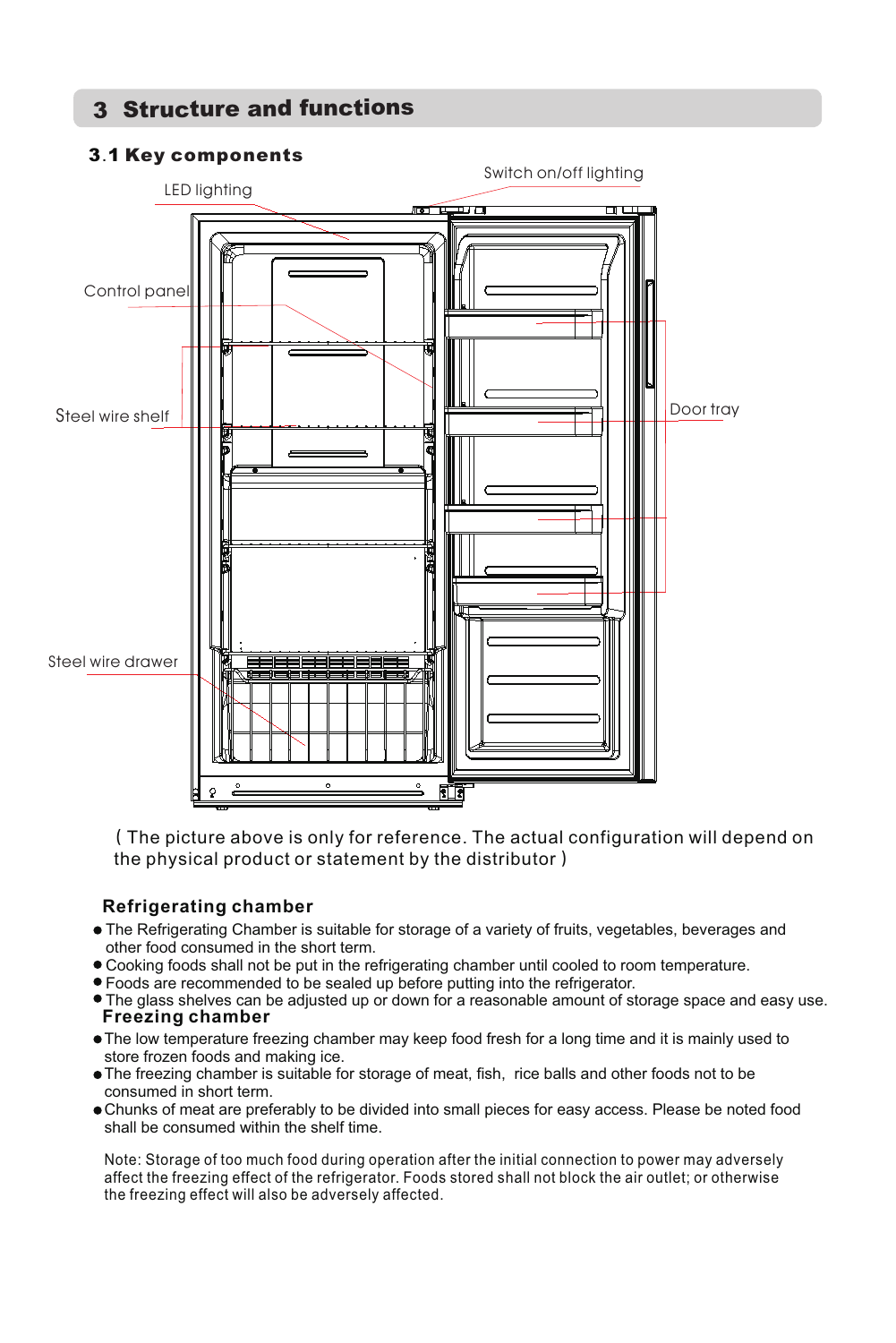#### 3 2 Functions .



(The picture above is only for reference. The actual configuration will depend on the physical product or statement by the distributor)

1)Kev

A.Set key (Temperature setting button of refrigerator compartment)

2) Display screen setting 1: COLDEST setting 2: COLDER setting 3: COLD setting 4:FRZ/REF.

3) Display

Once initially powered on,the display screen is on full display for 3s. and then the refrigerator runs according to colder/FRZ. Normal operation display

In case of a failure, the corresponding LED blinks.

In case of no failures, it shows the actual temperature setting of refrigerator.

| Fault Code                | <b>Fault Description</b>    |
|---------------------------|-----------------------------|
| indicator $(3)$ and $(4)$ | Refrigerator sensor circuit |
| indicator $(2)$ and $(4)$ | Freezer defrost sensor      |
| indicator $(1)$ and $(4)$ | Ambient temperature sensor  |

4) Temperature setting

Each time the temperature setting button A is pressed once, the temperature setting changes one time. After the temperature setting has been completed, the refrigerator will run according to the set value after 15s. The shift regulation is:

| $\rightarrow$ COLDEST $\rightarrow$ COLDER $\rightarrow$ COLD |  |  |  |
|---------------------------------------------------------------|--|--|--|
|                                                               |  |  |  |

5 Lock/Unlock )

When the temperature control panel is in lock state, it needs to long press temperature setting key for 3 seconds for unlocking the panel, all LEDs will blink for 2 second when panel is unlocked. When the temperature control panel is in unlock state, if there is no operation on control panel within 15 seconds, it will enter into lock state automatically.

6)Freezer / Refrigerator conversion

In the unlocking state,

Long press, SECUNGOK for 3s, then the icon FRZ/REF. shines, the appliance runs as a freezer.

Long press  $\frac{1}{s}$  for another 3s, then icon  $f(x)$  goes out, the appliance runs as a refrigerator.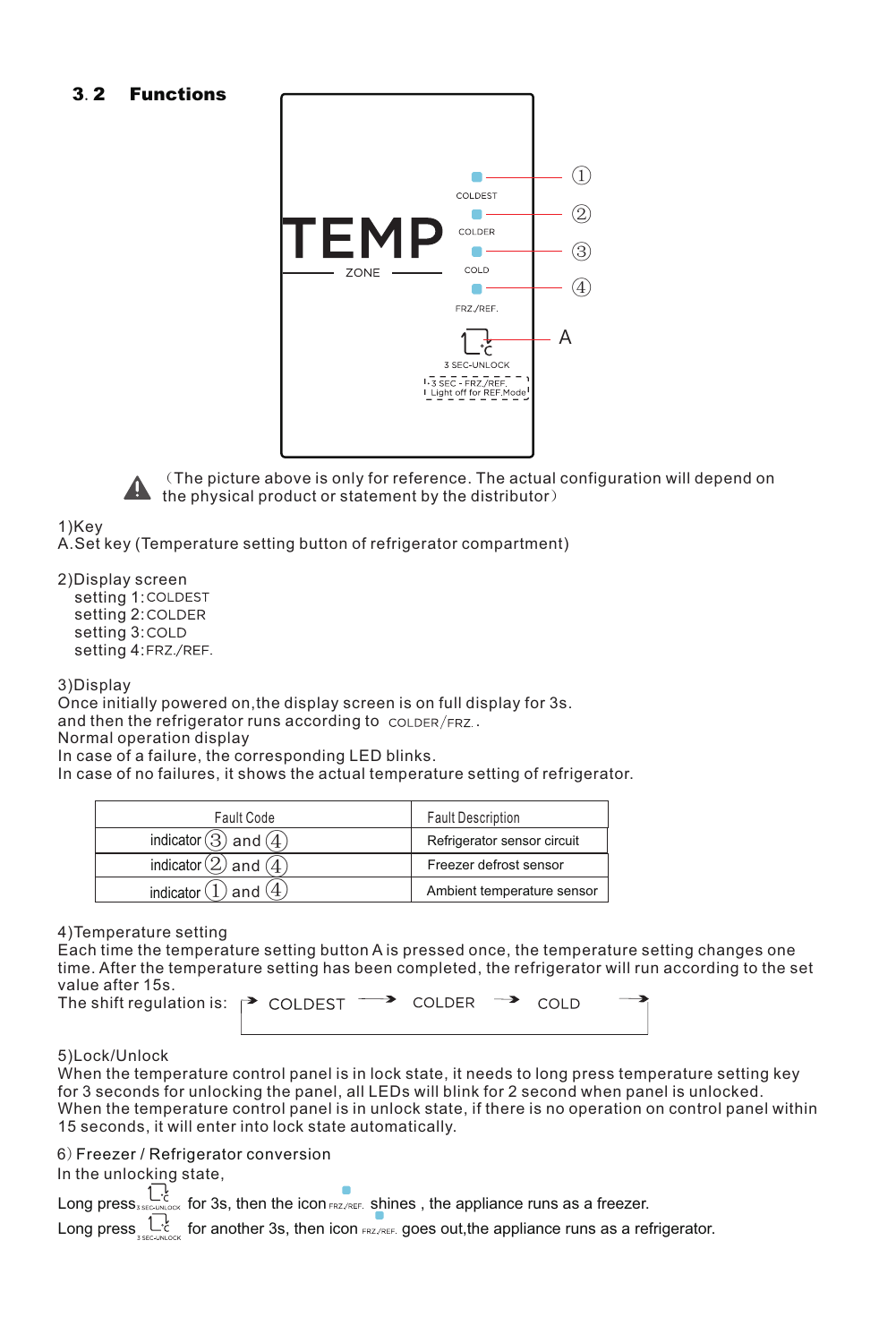# **4. Maintenance and care of the refrigerators**

#### 4.1 Overall cleaning

- Dusts behind the refrigerator and on the ground shall be timely cleaned to improve the cooling effect and energy saving.
- Check the door gasket regularly to make sure there are no debris. Clean the door gasket with a soft cloth dampened with soapy water or diluted detergent.
- The interior of the refrigerator should be cleaned regularly to avoid odor.
- Please turn off the power before cleaning interior, remove all foods, drinks ,shelves, drawers, etc.
- Use a soft cloth or sponge to clean the inside of the refrigerator, with two tablespoons of baking soda and a quart of warm water. Then rinse with water and wipe clean. After cleaning, open the door and let it dry naturally before turning on the power.
- For areas that are difficult to clean in the refrigerator (such as narrow sandwiches, gaps or corners), it is recommended to wipe them regularly with a soft rag, soft brush, etc. and when necessary, combined with some auxiliary tools (such as thin sticks) to ensure no contaminants or bacterials accumulation in these areas.
- Do not use soap, detergent, scrub powder, spray cleaner, etc., as these may cause odors in the interior of the refrigerator or contaminated food.
- Clean the bottle frame, shelves and drawers with a soft cloth dampened with soapy water or diluted detergent. Dry with a soft cloth or dry naturally.
- Wipe the outer surface of the refrigerator with a soft cloth dampened with soapy water, detergent, etc., and then wipe dry.
- Do not use hard brushes, clean steel balls, wire brushes, abrasives (such as toothpastes), organic solvents (such as alcohol, acetone, banana oil, etc.), boiling water, acid or alkaline items, which may damage the fridge surface and interior. Boiling water and organic solvents such as benzene may deform or damage plastic parts.
- Do not rinse directly with water or other liquids during cleaning to avoid short circuits or affect electrical insulation after immersion.

**A** Please unplug the refrigerator for defrost and cleaning.



## 4.2 Cleaning of door tray



(The picture above is only for reference. The actual configuration will depend on the physical product or statement by the distributor.)

- According to the direction arrow in the figure below, use both hands to squeeze the tray, and push it upward, then you can take it out.
- After washing the tray having been taken out, you can adjust its installing height in accordance with your requirement.

# **4.3 Defrosting**

The refrigerator is made based on the air-cooling principle and thus has automatic defrosting function. Frost formed due to change of season or temperature may also be manually removed by disconnection of the appliance from power supply or by wiping with a dry towel.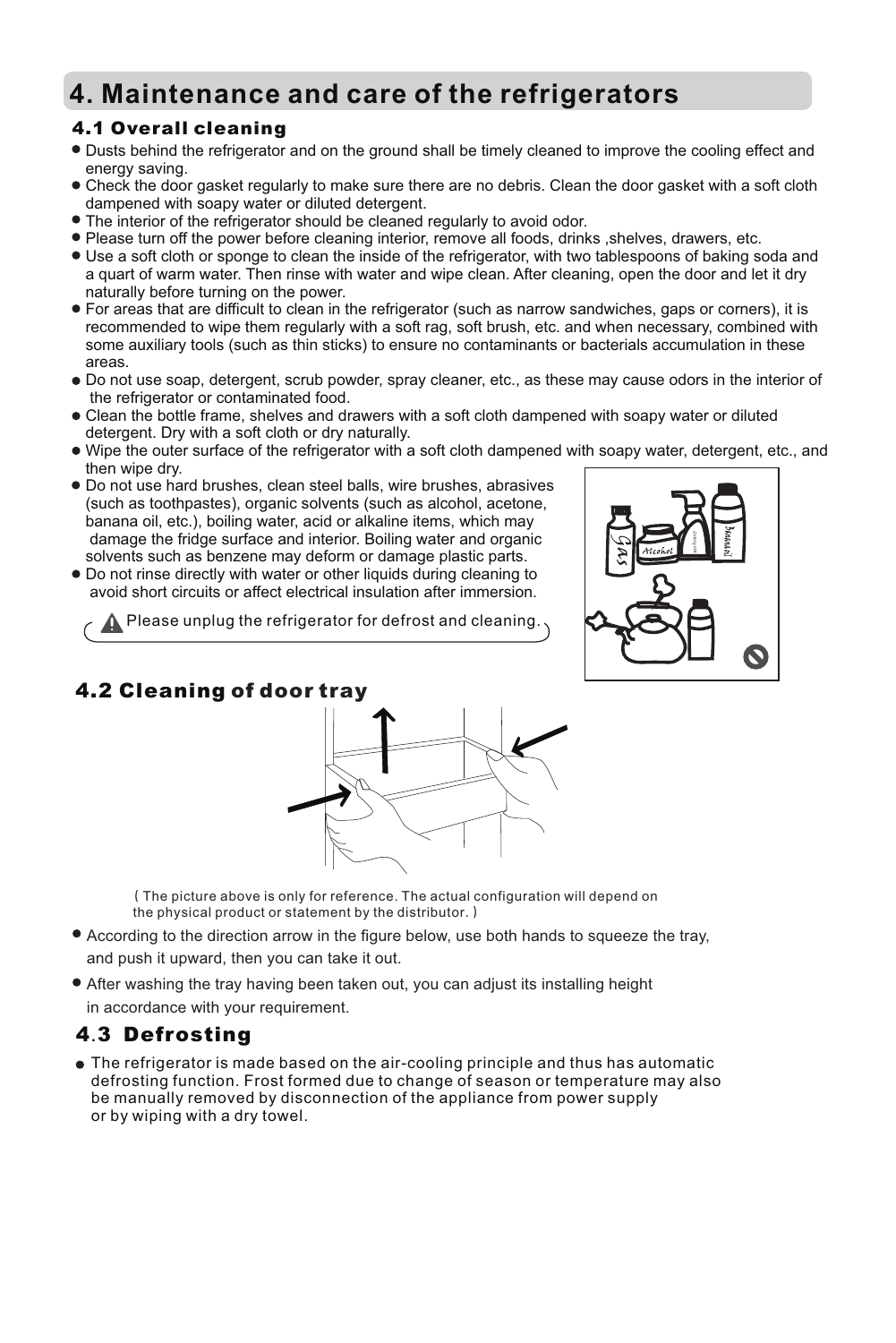# 4 4 Out of operation .

- Power failure: In case of power failure, even if it is in summer, foods inside the appliance can be kept for several hours; during the power failure, the times of door opening shall be reduced, and no more fresh food shall be put into the appliance.
- Long-time nonuse: The appliance shall be unplugged and then cleaned; then the doors are left open to prevent odor.
- Moving: Before the refrigerator is moved, take all objects inside out, fix the glass partitions, vegetable holder, freezing chamber drawers and etc. with tape, and tighten the levelling feet; close the doors and fix them with tape. During moving, the appliance shall not be laid upside down or horizontally, or be vibrated; the inclination during movement shall be no more than 45°.

The appliance shall run continuously once it is started. Generally, the operation of the appliance  $\bigcap$  shall not be interrupted; otherwise the service life may be impaired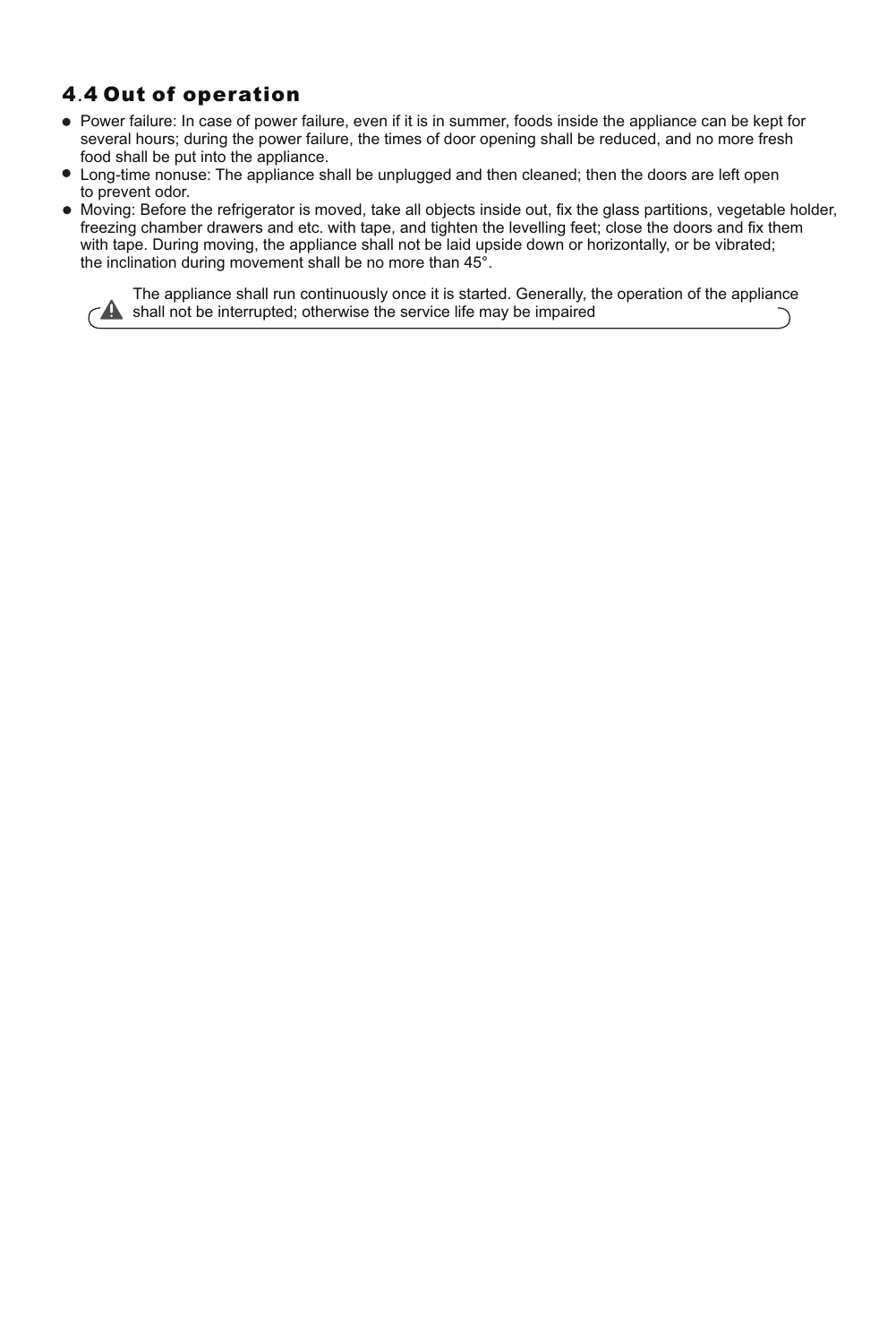# 5 Trouble shooting

5 1You may try to solve the following simple problems by yourself. . If them cannot be solved, please contact the after-sales department.

| Failed operation                         | Check whether the appliance is connected to power or<br>whether the plug is in well contact<br>Check whether the voltage is too low<br>Check whether there is a power failure or partial circuits have tripped                                                                   |
|------------------------------------------|----------------------------------------------------------------------------------------------------------------------------------------------------------------------------------------------------------------------------------------------------------------------------------|
| Odor                                     | Odorous foods shall be tightly wrapped<br>Check whether there is any rotten food<br>Clean the inside of the refrigerator                                                                                                                                                         |
| Long-time operation<br>of the compressor | Long operation of the refrigerator is normal in summer<br>when the ambient temperature is high<br>It is not suggestible having too much food in the appliance at the same time<br>Food shall get cool before being put into the appliance<br>The doors are opened too frequently |
| Light fails to get lit                   | Check whether the refrigerator is connected to power supply and<br>whether the illuminating light is damaged<br>Have the light replaced by a specialist                                                                                                                          |
| Doors cannot be<br>properly closed       | The door is stuck by food packages<br>Too much food is placed<br>The refrigerator is tilted                                                                                                                                                                                      |
| Loud noise                               | Check whether the floor is level and whether the refrigerator is placed stably<br>Check whether accessories are placed at proper locations                                                                                                                                       |
| Door seal fails to<br>be tight           | Remove foreign matters on the door seal<br>Heat the door seal and then cool it for restoration<br>(or blow it with an electrical drier or use a hot towel for heating)                                                                                                           |
| Water pan overflows                      | There is too much food in the chamber or food stored contains<br>too much water, resulting in heavy defrosting<br>The doors are not closed properly, resulting in frosting due to entry<br>of air and increased water due to defrosting                                          |
| Hot housing                              | Heat dissipation of the built-in condenser via the housing, which is normal<br>When housing becomes hot due to high ambient temperature,<br>storage of too much food or shutdown of the compressor is shut down,<br>provide sound ventilation to facilitate heat dissipation     |
|                                          | Condensation on the exterior surface and door seals of the refrigerator<br>Surface condensation is normal when the ambient humidity is too high. Just wipe the condensate<br>with a clean towel.                                                                                 |
| Abnormal noise                           | Buzz: The compressor may produce buzzes during operation, and the buzzes<br>are loud particularly upon start or stop. This is normal.<br>Creak: Refrigerant flowing inside of the appliance may produce creak,<br>which is normal.                                               |